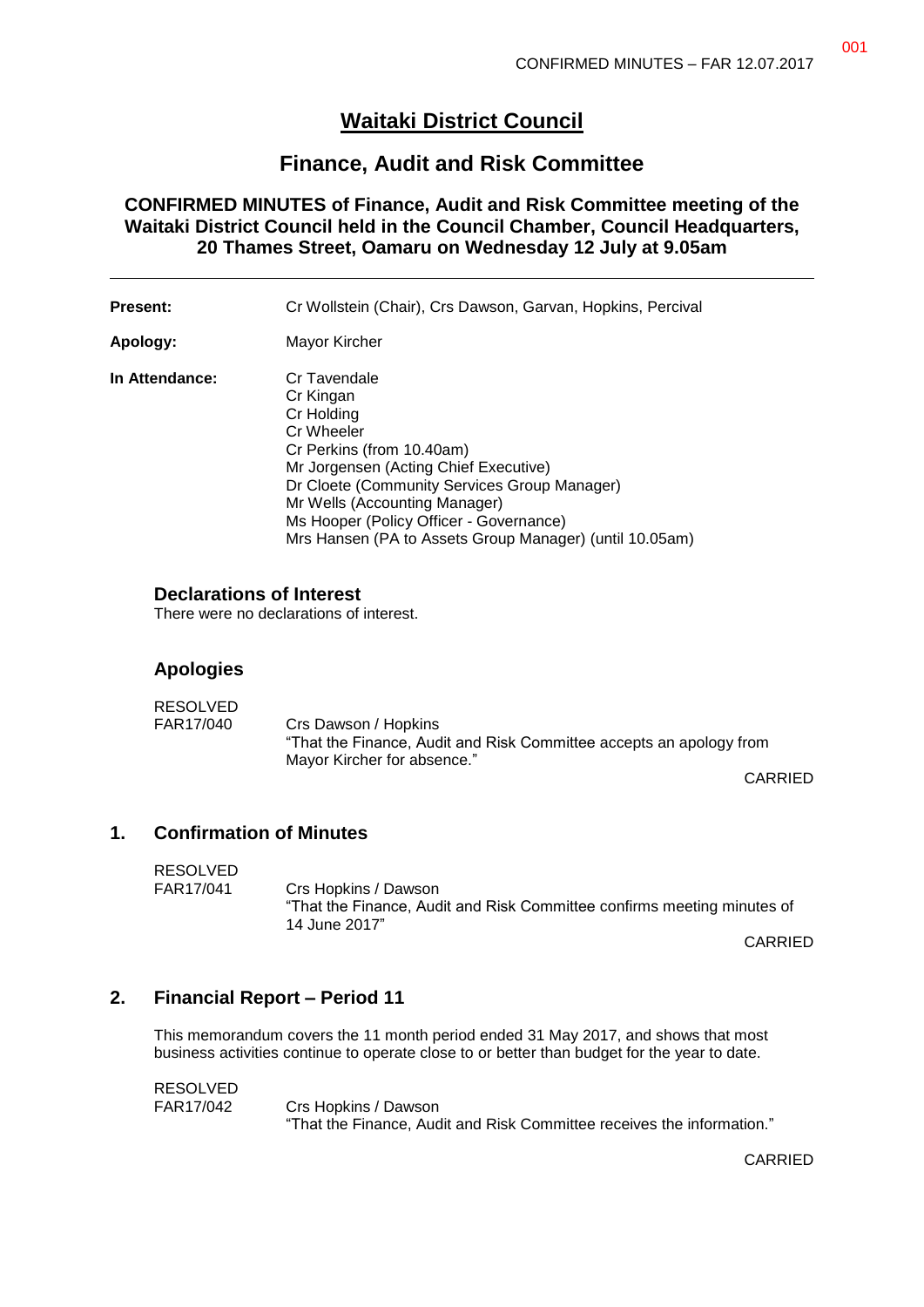## **3. First Quarter 2017-18 Treasury Strategy Report**

This report provides an update to the Committee on Council's proposed Treasury Strategy for the first quarter of the 2017/18 financial year.

|  | <b>RESOLVED</b> |                                                                                                                                                                                 |
|--|-----------------|---------------------------------------------------------------------------------------------------------------------------------------------------------------------------------|
|  | FAR17/043       | Crs Hopkins / Dawson<br>"That the Finance, Audit and Risk Committee recommends to Council that it<br>adopts the proposed Treasury Strategy for the first quarter of the 2017-18 |
|  |                 | financial year, by:                                                                                                                                                             |
|  |                 | continuing the use of term deposit facilities for terms between 7 days<br>and 12 months, and                                                                                    |
|  |                 | continuing to make minimal use of the call account,                                                                                                                             |
|  |                 | but always dependent on consideration of short-term operational cash<br>requirements and on achieving target interest rates."                                                   |

CARRIED

The meeting adjourned at 10.03am, and reconvened at 10.20am. Cr Garvan left the meeting at 10.20am and returned at 10.25am.

## **4. Corporate Services Group Activity memorandum to 30 June 2017**

This memorandum provides an update to the Committee on various finance, information management and business developed related matters.

| <b>RESOLVED</b> |                                                                        |
|-----------------|------------------------------------------------------------------------|
| FAR17/044       | Crs Hopkins / Garvan                                                   |
|                 | "That the Finance, Audit and Risk Committee receives the information." |

CARRIED

| RESOLVED  |                                                                                                     |
|-----------|-----------------------------------------------------------------------------------------------------|
| FAR17/045 | Crs Hopkins / Percival                                                                              |
|           | "That the public be excluded from the following part of the proceedings of<br>this meeting, namely: |
|           | • Confirmation of Public Excluded Meeting Minutes 14 June 2017."                                    |
|           | CARRIED                                                                                             |

"The general subject of each matter to be considered while the public is excluded; the reasons for passing this resolution in relation to each matter, and the specific grounds under Section 48(1) of the Local Government Official Information and Meetings Act 1987 for the passing of this resolution are as follows:

| General subject of each matter                  | Reason for passing this resolution in relation to each                                                                                                                                  |  |
|-------------------------------------------------|-----------------------------------------------------------------------------------------------------------------------------------------------------------------------------------------|--|
| to be considered                                | matter - Section 48(1)                                                                                                                                                                  |  |
| Public Excluded:                                |                                                                                                                                                                                         |  |
| Confirmation of Meeting Minutes 14 June<br>2017 | To protect the privacy of natural persons.<br>Section $48(1)(a)$<br>(The disclosure of the information would cause)<br>unnecessary personal embarrassment to the persons<br>concerned). |  |

These resolutions are made in reliance on Section 48(1) of the Local Government Official Information and Meetings Act 1987 and the particular interest or interests protected by Section 6 or Section 7 of the Act or Section 6 or Section 7 or Section 9 of the Official Information Act 1982, as the case may require, which would be prejudiced by holding of the whole or the relevant part of the proceedings of the meeting in public are as shown above (in brackets) with respect to each item."

#### **Refer to Public Excluded Minutes**